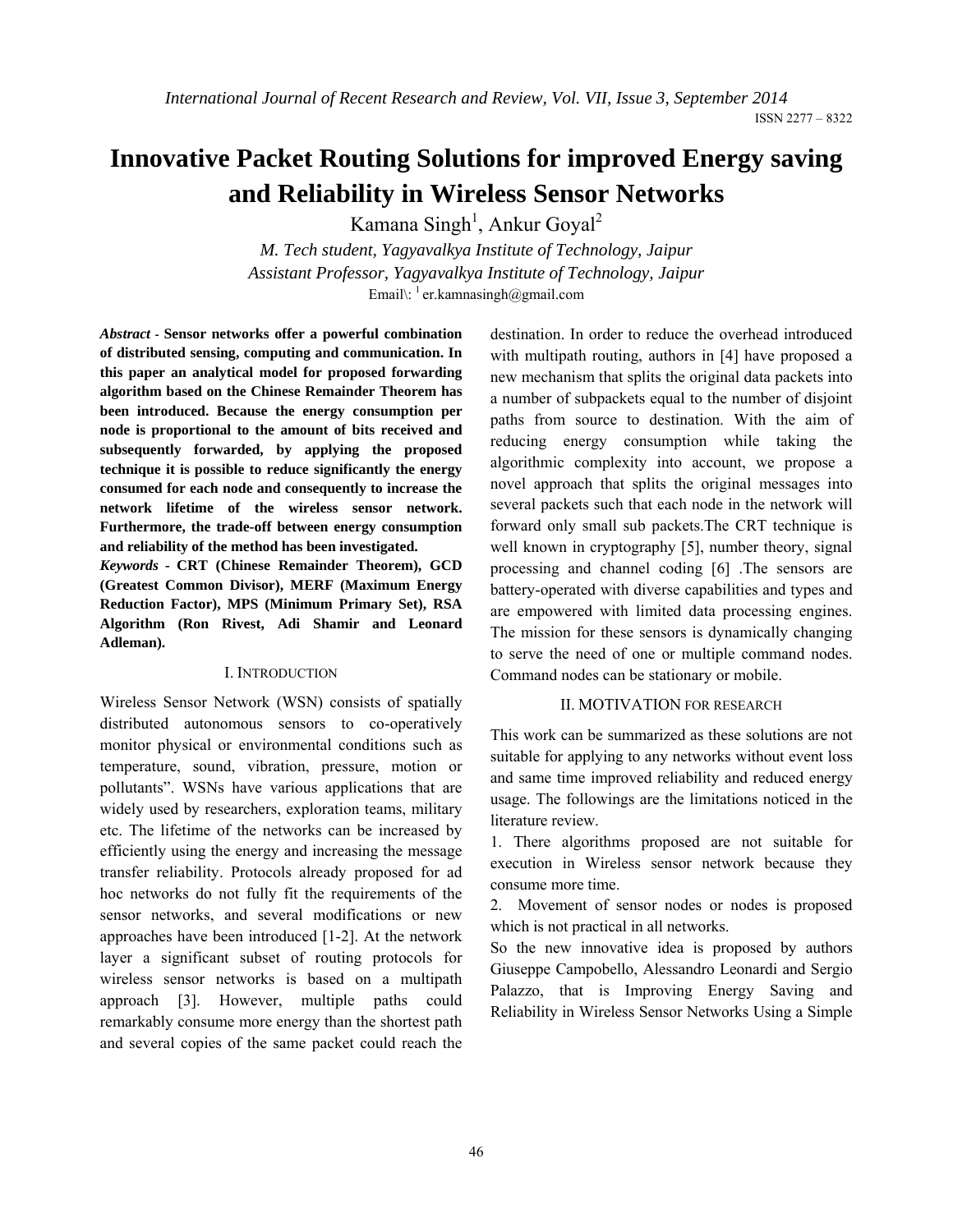CRT-Based Packet-Forwarding Solution has been implemented in this paper work.

# III. RELATED WORK

Splitting techniques are used for splitting the original message and they are carried out in a simple manner to reduce the energy consumption of the system. Reliability should be taken in account as the possibility that the original message cannot be obtained when the packets are spitted into too many small packets. In this section, the implementation of the system is done by using CRT based packet forwarding technique which includes GCD as a part of it and few approaches of RSA algorithm are also used.

#### A*. The Chinese Remainder Theorem*

Packets are split into sub packets using Chinese Remainder Theorem. Let x1, x2,…, xk be the prime numbers. (pair wise relatively prime integers) [5]. If y1,y2 ,…,yk are any integers, then there exist a unique integer p modulo  $Z = x1*x2*x$ ...\*xk that satisfies the system of linear Congruencies,

 $A \cong y1 \pmod{x1}$  $A \cong y2 \pmod{x2}$ …  $A \cong yk \pmod{xk}$ 

Moreover  $p \approx x1Z1b1 + x2Z2b2 + ... + xkZkbk$  (mod Z) where  $Z_i = Z/x_i$  and  $Zibi = 1 \pmod{x_i}$  for  $i=1,2,...,k$ .There are conditions where xi's are not pairwise coprime. In such a case the simultaneous congruencies of p exists iff yi  $\cong$  yj ( mod gcd(xi,xj))

for all i and j.For instance It is considered that the system:

 $m = 1 \pmod{3}$  $m = 4 \pmod{5}$  $m = 1 \pmod{7}$ 

It is simple to prove that  $m = 64$  solve the system and that it can be obtained by the above equations. According to the CRT, the number m can be alternatively identified with the set of numbers miprovided that pi are known. However, it is worth noting that in the above example 7 bits are needed to represent m, while no more than 3 bits are needed to represent each mi. Therefore if, instead of m, mi numbers, with  $mi = m$  (mod pi), are

forwarded in a wireless sensor network, the maximum energy consumed by each node for the transmission can be substantially reduced.



Fig .1 Example of Splitting and forwarding

For instance, consider Fig.1. If X, Y, and Z receive a message mA from A, each of them, applying the procedure shown above, can transmit a message mi, with  $i \in \{1, 2, 3\}$ , to the sink instead of mA. Furthermore, the sink, knowing pi, with  $i \in \{1, 2, 3\}$ , and using the CRT approach, will be able to reconstruct mA.

# *B. GCD Algorithm*

In CRT algorithm when there are conditions where no pair wise co prime exists GCD algorithm is taken into account [7] . The algorithm is stated as :

# Begin algorithm

Function greatest common divisor (x, y) While value of x is not equal to y  $(x \neq y)$  Then if value of x is greatest than that of  $y(x>y)$ 

$$
x := x - y
$$

else

 $y := y - x$ 

The value of x or y obtained is taken as output.

The recursive version of the GCD algorithm of successive remainders can be stated as:function greatest common divisor  $(a, b)$ . if the value of  $y = 0$  then return the value of x as output elsereturn greatest common divisor (y, x mod y)

## *C. RSA Algorithm*

RSA algorithm is developed Ron Rivest, Adi Shamir and Leonard Adleman in the year 1977. RSA is used as an internet authentication and encryption system which is used as a part of web browsers.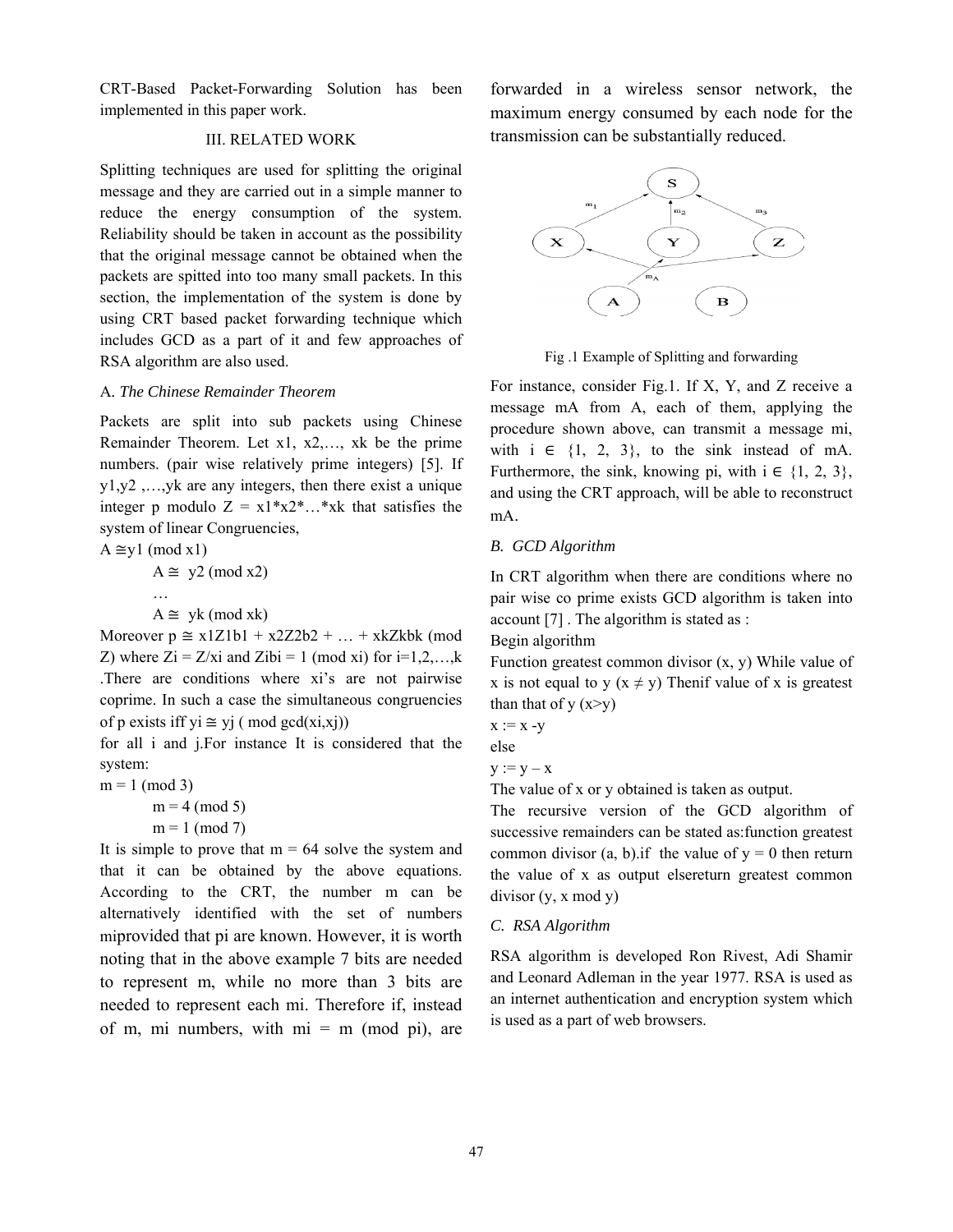The algorithm mainly involves two large prime numbers which are multiplied and constitutes of public key and private key operations [8] [6]. The originally randomly considered prime numbers can be discarded once the two keys are developed. The encryption and decryption procedure uses these public and private keys in order to transmit the confidential data. Concept of RSA algorithm is used to find random numbers:

1. Choose two distinct prime numbers *p* and *q*

2. Compute  $n = pq.n$  is used as the modulus for both the public and private keys. Its length, usually expressed in bits, is the key length

3. Compute  $z=(p-1)(q-1)$ .

4. Choose an integer *e* such that  $1 \le e \le z$ 

5. Determine *d* as  $(d*e)$ *mod*  $z = 1$ .

Finally,

Encryption: c=m^e mod n

Decryption: c<sup> $\land$ </sup>d mod n

# *D. Metrics for energy efficiency*

According to CRT algorithm, with the specified set of numbers that are provided, a number can be alternatively identified. To find the number i.e., a prime number which are randomly generated concepts of RSA algorithms are considered and used. In general, if we consider that the energy consumption is proportional to the number of bits transmitted then, assuming w the number of bits in the original message m, and Wcrtmax the maximum number of bits of a CRT component, i.e. Wertmax =  $max([log2(pi)])$ , we can consider a theoretical maximum energy reduction factor (M ERF ) given by

#### $MERF = w - Wcrtmax/w.$

For instance, in the previous example is MERF  $=7-3/7 \approx 0.57$ , this means that about 57% of the energy could be saved by considering the proposed forwarding scheme.However, it is worth noting that in the above example the total number of bits transmitted has been reduced too (i.e. only  $1+3+1=5$  bits are need to forward m instead of the original 7 bits). Therefore, even in the worst casewhere all the components of the previous example have to be forwarded by the same node, we have an energy reduction factor equal to7−5/7≈ 0.29.Although this last result is dependent on the particular value of m, on the basis of the above example, we can roughly state that CRT-based splitting

is more efficient than a simple splitting (i.e. packet chunking) or other FEC-based splitting techniques (where redundancy have to be added to the original packet by increasing the total number of bits).the MERF is rarely obtained and the expected energy reduction factor (ERF) have to be expressed taking into account both the actual number of bits forwarded by a normal forwarding algorithm and our proposed CRTbased forwarding algorithm In particular, for comparison purposes, the Shortest Path with Load Balancing (SP) is considered by assuming that a sensor node having a packet to forward chooses randomly as next-hop a node belonging to the shortest path towards the sink. The expected energy reduction factor can be expressed by considering the mean energy consumed by a node in the case of the proposed CRT-based and the SP forwarding technique, i.e. ECRT = nc  $\overline{\omega}_{\text{CRT}}$  and  $ESP = npw$  respectively, where nc and np are the mean number of forwarded packets with the above forwarding schemes and  $\overline{\omega}_{\text{CRT}}$  is the mean number of bits needed to represent the CRT components:

$$
ERF = \frac{ESP - ECRT}{ESP} = 1 - \frac{nc \bar{\omega}CRT}{npw}
$$
 (1)

The above metrics (equation) well is used throughout the paper. Obviously the primes set should be chosen in order to maximize MERF and ERF.

#### *E. Choosing Prime Numbers*

The number of bits needed is represented using the prime numbers. Prime numbers are selected as small as possible and primary numbers are chosen arbitrarily. The MERF may be maximized as the result of selecting small prime numbers. The set of smallest consecutive primes are used to indicate throughout the paper that satisfies the condition, the set is called as Minimum Primes Set (MPS).

It is considered that primes set {10313, 10321, 10331, 10333}. These are the smallest consecutive primes that satisfy the condition  $\pi$ ipi  $\geq 2^{40}$  even if one of primes is removed. We call this set as the Minimum Primes Set with one admissible failure (the name will be better clarified below) and we will indicate it as MPS -1. In general, throughout the paper we will indicate with MPS-f the Minimum Primes Set with f admissible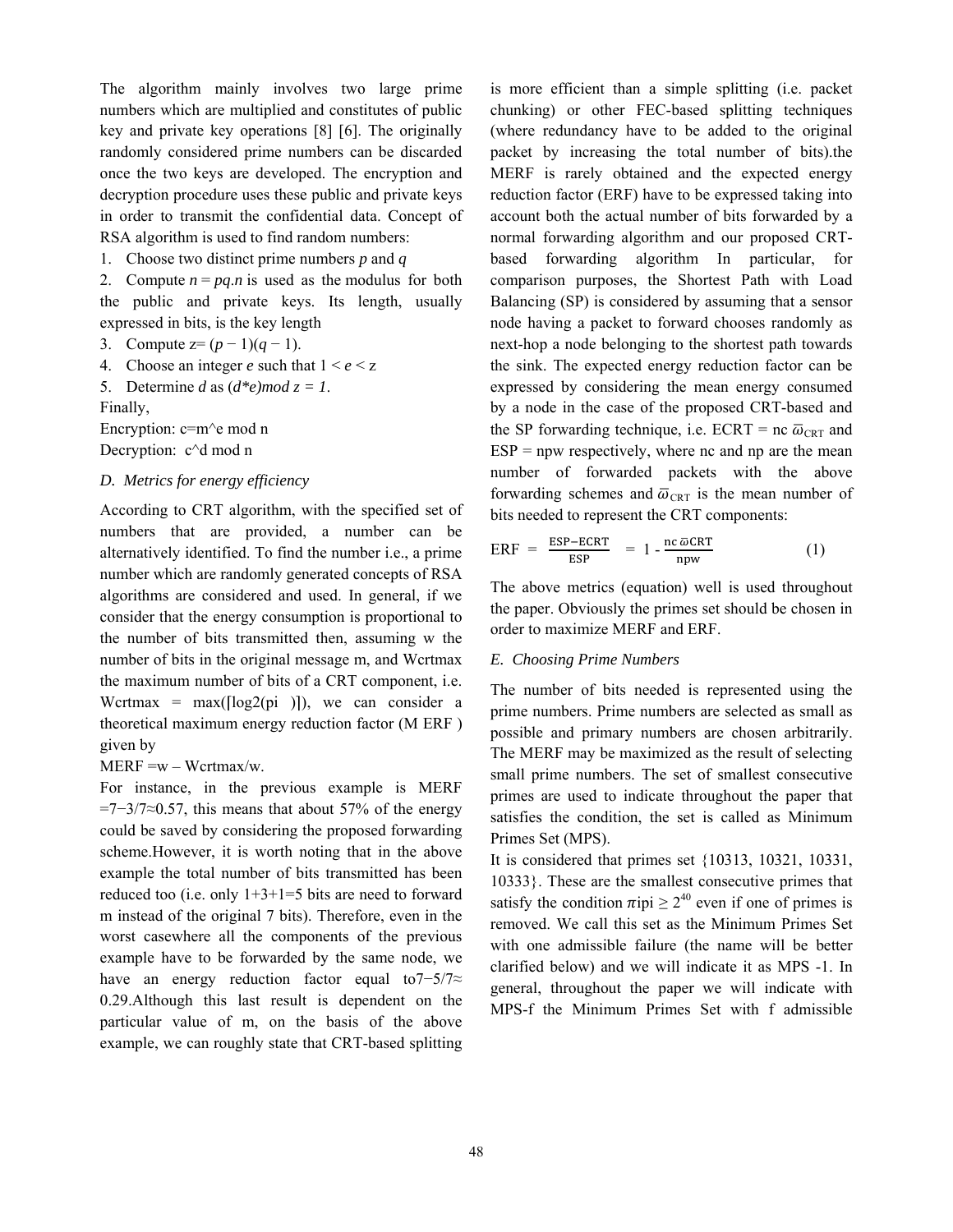failures. When compared with the previous MPS, following observations have been found:

• The number of components in MPS-1 is not changed (i.e. the same number of nodes is needed to forward the message).

• The MERF obtained with the new set is 0.65 i.e. MERF is reduced by about 11%. However with this choice it is possible to reconstruct the original message m even if a component is lost (i.e. if we have one failure). In fact, whatever is the lost component mj , the product of the primes associated with the received components satisfies the condition M' =  $\prod_{i \neq j}$  > 2<sup>40</sup> and therefore it respects the hypopaper of the CRT theorem.



(d) Sequence diagram of initialization phase

## Fig. 2 Initialization procedure

For instance if the last component m4 is not received it is again possible to obtain m as m  $\sum_{i=1}^{3}$  ci. mi (mod M') where M' =  $\prod_{i=1}^{3}$  pi is the product of the first three primes, and c1, c2, c3 are the first three CRT coefficients computed for the MPS-1 on the basis of the CRT algorithm.The previous example can be extended in order to consider a greater number of failures f. Therefore, the parameter f allows a trade-off between reliability and energy saving that will be investigated in this paper.

#### *F. Phases of Algorithm*

There are two phases in this algorithm which are temporal. The initialization phase and the forwarding phase.

#### *1. Initialization*

The Initialization phase organizes the networks in the clusters and has the advantage of minimizing the number of hops needed to reach the sink. The initialization message is exchanged where the cluster number is identified. The initialization messages are received by the nodes from its neighbours, they are named with the sequence numbers. They belong to the clusters and the initialization messages starts from the sink. The procedure is as follows, the sink sends the first initialization message. They are split and sent to the neighbouring nodes and are received by the nodes X,Y and Z. The nodes X and Y are used as next-hops and the messages from the A are split into several packets and the initialized messages are retransmitted. The source address is specified in the received messages and they will be used as forwarders.

It is considered that a non-initialized network where CLID identifies the cluster number. We assume that the sink is the only node in  $CLID = 1$  and it sends an initialization message (IM) with the sequence number  $SN = 2$  at the start-up (see Fig.2a). Note that the sequence number SN= 1 is reserved to identify a failure or to reset an already initialized network. All the nodes that receive the IM with SN= 2 assume to belong to  $CLID = 2$  and consider the sink as their nexthop. Nodes in CLID = 2 will retransmit both the IM with an increased sequence number (SN= 3) and their addresses (see Fig.2b). Any node receiving this message assumes to belong to  $CLID = 3$  and considers as possible nexthops the nodes from which it has received the IM with  $SN = 3$  (or a subset of these nodes to reduce memory requirements). Nodes on CLID = 3 will retransmit the IM with SN= 4 together with the list of addresses of nodes on  $CLID = 2$  from which they have received the IM and that will be used afterward as next-hops to reach the sink (see Fig.2c). Thanks to this procedure, nodes on  $CLID = 2$  will know how many next-hops can be used by the nodes in  $CLID = 3$  to forward a packet. For instance, consider Fig.4.3.c, node X knows that A will use X and Y as next-hops and therefore that all packets originated by A can be splitted in  $N_A = 2$  parts. This procedure can be repeated until all the nodes of the sensor network are reached. At the end of the procedure each node in the network will know its next-hops, who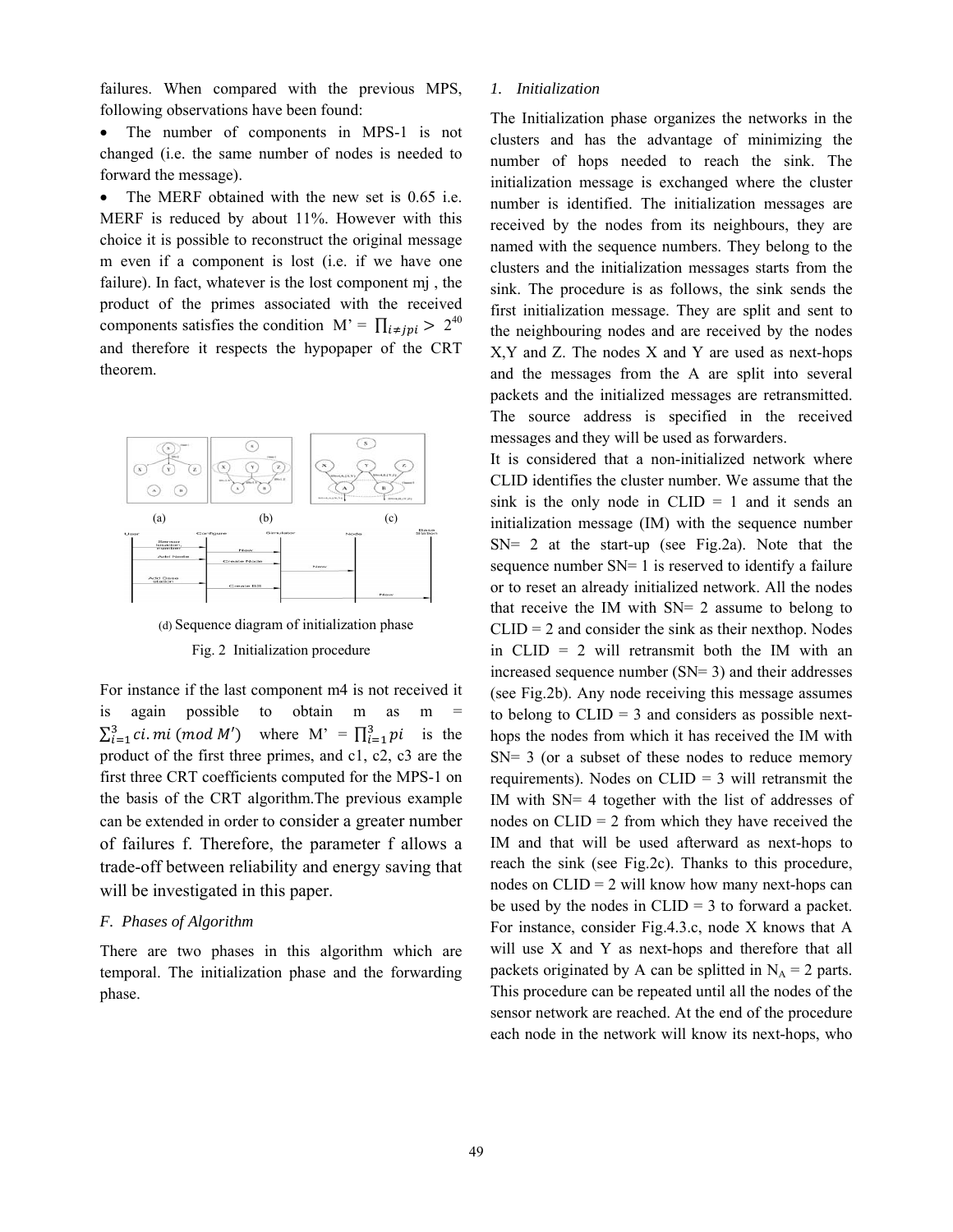will use itself as next-hop and in how many parts the received packets can be splitted. The initialization procedure is performed only when the network is activated for the first time and it is not needed to run it when either a new node joins the network or a node belonging to a certain cluster goes out of energy.

# *2 .Forwarding phase*

In this paper the forwarding procedure is actually applied. When the procedure is applied to a wireless sensor network, the number  $N_X$  of primes corresponds to the number of forwarding nodes for each source X .It is considered that the network shown in Fig. 3(a) where clusters are obtained according to the initialization procedure already described in the previous section.





# Fig. 3 Forwarding Example

The figure shows the messages and masks sent by each node when the source node H sends a message m to the sink S. because there is a unique MPS (unique set of primes) for each  $N_X$ , it is not necessary for the sink to receive the prime numbers used to split the packet but

only the number of components on which it is splitted  $(i.e. N<sub>X</sub>)$ .

For instance if  $w = 40$  and  $f = 1$ , the MPS-1 is {10313,10321,10331,10333} and therefore {10313,10321,10331,10333} are used as prime numbers for {C,D,E,F} respectively. Nodes A and B know that the received messages were already splitted (by checking the mask) and therefore they simply forward the received packets to one of the potential next-hops (in this case the sink). When the sink receives a component mi, it identifies the number of expected components on the basis of the mask and therefore it calculates the MPS-f. Then, according to the CRT algorithm, the sink nodes calculate the coefficients ci needed to reconstruct the original message [9].

Finally, when the sink receives at least N−f components of the original message, it can reconstruct the message by  $m = \sum_i cimi \pmod{M'}$ .

#### IV. RESULT

#### *A. Analytical Result*

In this section we will derive some analytical results regarding the proposed method. The main results are briefly summarized below:

1) It will be shown that by fixing w, a value of N exists above which the energy reduction factor starts to decrease. We explain the reason of this behavior and how to obtain this threshold, Nmax, which corresponds to the maximum number of CRT components that should be used for a given value of w.

2) The impact of the number of admissible failures f on the network reliability will be evaluated analytically.

3) The impact of the number of admissible failures f on the energy reduction factor will be evaluated analytically.

4) An analytical model that can be used to estimate the mean energy reduction factor achievable with the proposed forwarding scheme is derived and it is proved that, under proper conditions, the proposed forwarding algorithm is able to reduce the mean energy consumption by about the 37%.

# *1) On the choice of the number of CRT components*

In this subsection we report some considerations about the choice of the number of CRT components.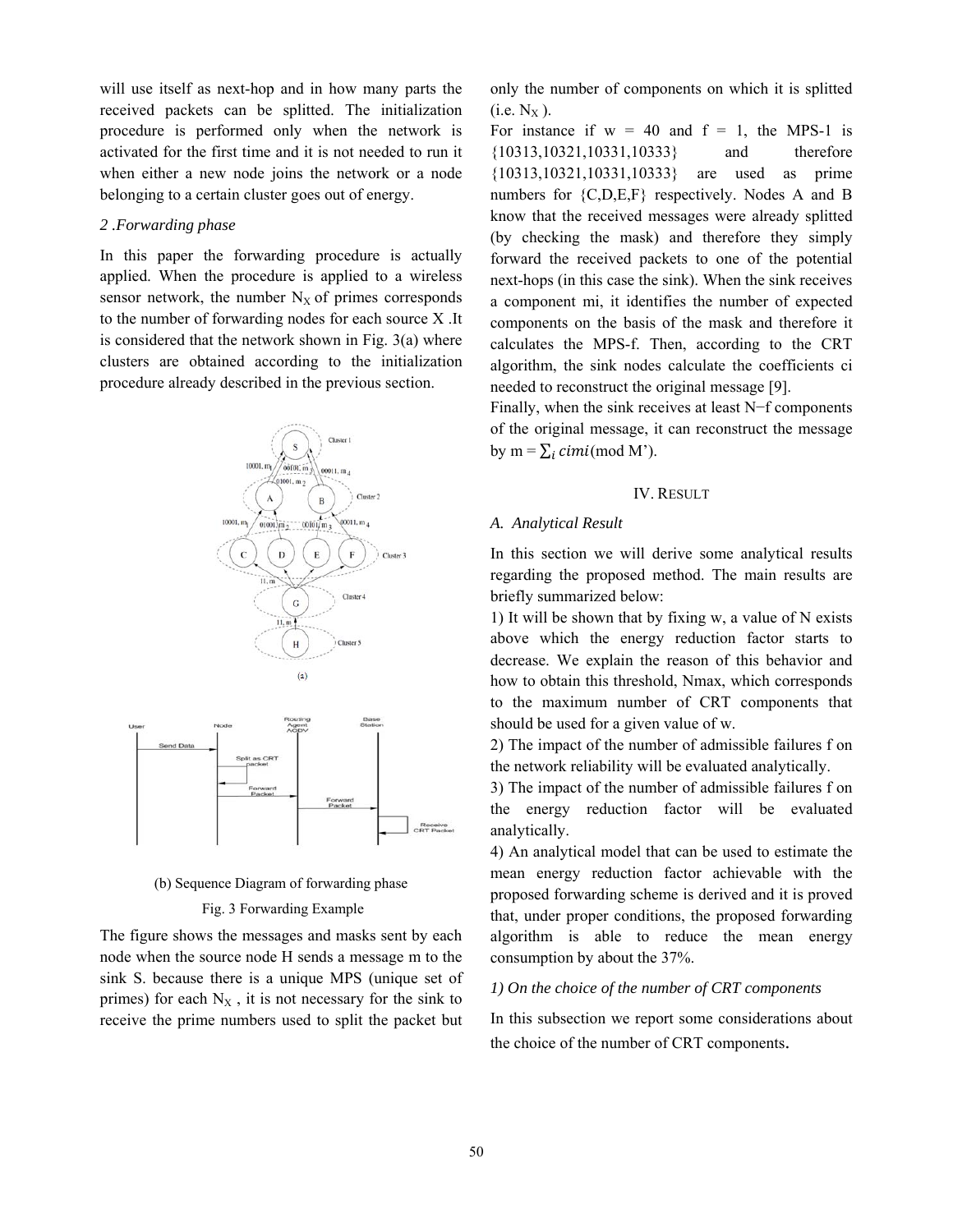Table I W V/S Nmax

| W   | Nmax |
|-----|------|
| 32  | 10   |
| 40  | 12   |
| 64  | 16   |
| 100 | 22   |
| 150 | 30   |
| 200 | 37   |

Obviously, the maximum number of components is limited by the node density of the network, but in this subsection we intend to prove that, by fixing w, a maximum number of CRT components, Nmax, exists above which the ERF decreases and therefore, even for high node densities, it is not convenient to use a number of CRT components greater than this value. According to eq. (1) it is possible to state that the ERF is maximized if the product nc  $\cdot$   $\bar{\omega}_{CRT}$  is minimized. Intuitively, when the number of CRT components for each message, NCRT, increases, the number of CRT components that can be received by a node, nc, increases too. The amount of this increment could be more or less negligible on the basis of the node density but the proportionality law between nc and NCRT always holds. Therefore an increment of NCRT can be justified only if  $\overline{\omega}_{\text{CRT}}$  decreases. For a specific  $MPS = {p1, ..., pNCRT}$ , if we consider that the number of bits of the i-th component is  $[\log 2(p_i)]$ , the mean number of bits for the CRT components can be evaluated as

$$
\overline{\omega}_{\text{CRT}} = \prod_{i=1}^{NCRT} [log2(pi)] / N_{\text{CRT}} \tag{2}
$$

It is considered that another MPS obtained by adding a new prime p0 to the previous MPS. It is straightforward to prove that the mean number of bits of this second MPS,  $\omega'_{\text{CRT}}$ , is greater than  $\overline{\omega}_{\text{CRT}}$  if  $p0 > pNCRT$  (i.e. if the MPS is extended toward the right) and smaller than  $\overline{\omega}_{CRT}$  if p0 < p1 (i.e. if the MPS is extended toward the left).However, observe that if the minimum prime number of the first MPS is  $p1 = 2$  a left extension cannot be done and therefore any increase of the NCRT increases the  $\overline{\omega}_{\text{CRT}}$  too. Thus, according to the previous

statements, we can conclude that it is convenient to increase the number of CRT components until the MPS does not contain the prime number 2 and therefore, for a specific value of w, the maximum value to be used for NCRT is the minimum value N that satisfies  $\prod_{i=1}^{N}pi$ >= 2, with  $p1 = 2$ . In Table I the values of Nmax for different values of w are reported.

According to the proposed forwarding algorithm, the sink will not be able to reconstruct the original message if more than f components are not received, consequently, if we consider NCRT components, this happens with probability  $PN = \sum_{i=f+1}^{NCRT} \left(\frac{NCRT}{i}\right) p_n^i$  (1 $p_n)N_{CRT} - i$ . Therefore, the reliability can be related to the erasure probability, pe, and the number of failures, f, as follows:

$$
PR = 1 - PN = \sum_{i=f+1}^{NCRT} \left( \frac{NCRT}{i} \right) p_n^i (1 - p_n) N_{CRT} - I \tag{3}
$$

# *2) On the relation between ERF and admissible failures*

According to the previous results, it is possible to state that we can increase the reliability by increasing f. However, this has as a counter consequence the reduction of ERF. In fact, in order to increase f (by maintaining the same number of CRT components, NCRT), the prime numbers pi of the MPS must be increased too. Assuming eq. (2), when a greater value of prime numbers is chosen, the mean number of bits  $\overline{\omega}_{CRT}$  increases and therefore, according to eq. (1), the ERF decreases. In this section we use the notation ERFf and  $\overline{\omega}_{CRT}f$  to highlight that ERF and  $\overline{\omega}_{CRT}$  are related to the specific value of admissible failures f and we show that ERFf can be estimated analytically if the ERF0 is known. Let us observe that eq. (1) can be rewritten as ERFf = 1-  $\alpha\overline{\omega}_{CRTf}$ , where  $\alpha = n_c / n_p w$ . The factor  $\overline{\omega}_{CRTf}$  can be obtained knowing f, NCRT and w (for instance, if  $w = 100$  and NCRT = 20, the MPS-f can be obtained and then, using eq. (2), it follows  $\overline{\omega}_{CRT}0$  = 5.65,  $\overline{\omega}_{CRTf}$  1 = 5.85,  $\overline{\omega}_{CRTf}$  3 = 6.55,  $\overline{\omega}_{CRTf}$  5 = 7.40). Instead, the factor  $\alpha$  does not change with f. In fact, when the number of transmitted packets and the number of CRT components are not changed, the number of forwarded packets (nc , np) remains the same. It follows that  $\alpha$  can be obtained from ERF0 = 1-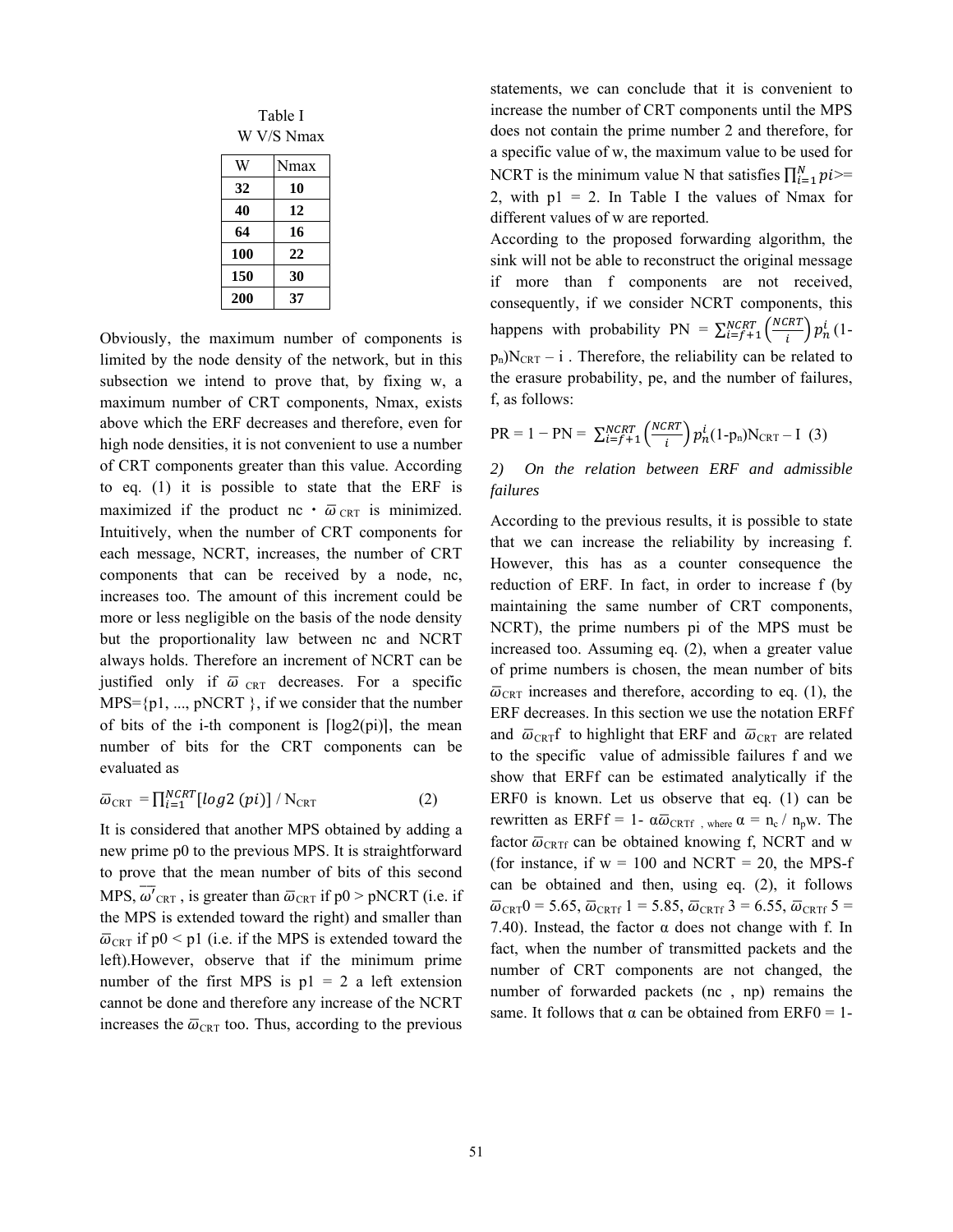$\alpha\overline{\omega}_{CRTf}0$  as  $\alpha = 1-ERF_0 / \overline{\omega}_{CRTf0}$  and it can be used to analytically evaluate ERFf as

$$
ERFf = 1 - \frac{1 - ERF0}{\overline{\omega} \text{CRTG}} \overline{\omega}_{CRTF} \tag{4}
$$

### *3) Analytical Model*

In this subsection we derive an analytical model that can be used to estimate the mean energy reduction factor achievable with the proposed forwarding scheme. Furthermore, we prove that, in comparison of an usual forwarding algorithm, when a large number of nodes and messages are considered, the proposed algorithm is able to reduce the mean energy consumption by about the  $37\%$ . Eq.(1) can be rewritten by considering that nc and np can be expressed on the basis of the number of sent messages Nm and the mean number of nodes used to forward the messages to the next cluster in the case of CRT and SP schemes, NHcrt and NHsp respectively. In fact, the mean number of packets forwarded by a node is  $np = Nm / NHsp$  for the SP forwarding algorithm and nc = NmNCRT / NHcrt for the proposed CRT-based forwarding algorithm (considering NCRT packets for each message), so that Nc/np = NCRT (NHsp/NHcrt) Accordingly, the ERF can be evaluated as

$$
ERF = 1 - NCRT \frac{NHsp}{NHsp} \frac{\overline{\omega}CRT}{W}
$$
 (5)

Below we derive NHcrt , NHsp analytically. We briefly review a classical "occupancy problem" [10]: "A group contains N persons, any w of whom can be selected at random to form a committee. If r committees are formed, find the probability that exactly m persons will be committee members". In [10] the probability distribution of  $X = N - m$  is derived and it is proved that the expected number of persons who are not represented on a committee is  $B1 = N(1 - 1 - w/N)^r$ . Obviously, the expected number of persons who are represented on a committee is  $E(m) = N - B1 = N[1-(1$  $-$  w/N  $)$ <sup>r</sup>]. According to the above results, the mean number of nodes used as next-hops is

$$
NHcrt = NT [1 - (1 - NCRT / NT)^{Nm}]
$$
 (6)

Let us observe that, to obtain the mean number of nodes when an usual forwarding technique is used, it is sufficient to consider the above formula with NCRT = 1, i.e.

$$
N_{Hsp} = NT [1 - (1 - 1/NT)^{Nm}]
$$
 (7)

It is worth noting that the eq. (6) is valid only if all the CRT components are sent by the same node (i.e. for the first hop). If the CRT components are sent independently (i.e. from different nodes), we have to consider each CRT component as a different packet so that the above formula have to be used also for the CRT-based forwarding technique considering a number of sent packets equal to  $N_{CRT}Nm$ , i.e.

$$
N_{\rm H} \text{crt} = N_{\rm T} \left[ 1 - (1 - 1/\rm NT)^{N} \text{cRT}^{N \text{m}} \right] \tag{8}
$$

However, if NCRT  $\ll$  NT the equations (8) and (6) return the same values. By substituting equations (8) and (7) into eq. (5) we obtain:

$$
ERF = 1 - N_{CRT} \{ [1-(1-1/N_T)^{Nm} / 1-(1-1/N_T)^{N} \}
$$
(9)

If we restrict our analysis to the nodes of the second cluster, N<sub>T</sub> can be easily obtained by N<sub>T</sub> =  $\rho \pi R^2$  where R is the transmission range of the sink and  $\rho$  is the network density. Finally, it is worth nothing that

- if Nm is fixed and NT tends to infinity it follows that  $ERF = MERF$
- if both NT and Nm tend to infinity and NCRT  $\overline{\omega}_{CRT}$  ≈ w, then ERF ≈ 1 – 1–e<sup>-1</sup> / 1–e-<sup>NCRT</sup> ≈  $e^{-1}$ , i.e. the ERF is about 0.37.

# *B. Performance Evaluation*

We consider a sensor network where nodes are randomly distributed in a square area of size GridSize = [300m  $\times$  300m] with density  $\rho = 0.03$ . Sensor nodes are considered static as usual in most application scenarios [1]. In each simulation the sink node is located in the center of the square grid and each sensor node has a transmission range equal to  $R = 60$ m., the network is organized in clusters numbered in ascending order starting from the cluster where is located the sink node, which is identified with  $CLID = 1$ . Moreover, nodes have a unique address, ID  $\geq$  2, assigned during the initialization phase  $(ID = 1$  is assigned to the sink node). A certain number of events, called  $Ev = 15$ , happens randomly in the sensor network. We assume that each event happens in cluster CLID(TX)  $\geq$  5. After an event has occurred, all the nodes that recognize to be close to the event generate a message having the sink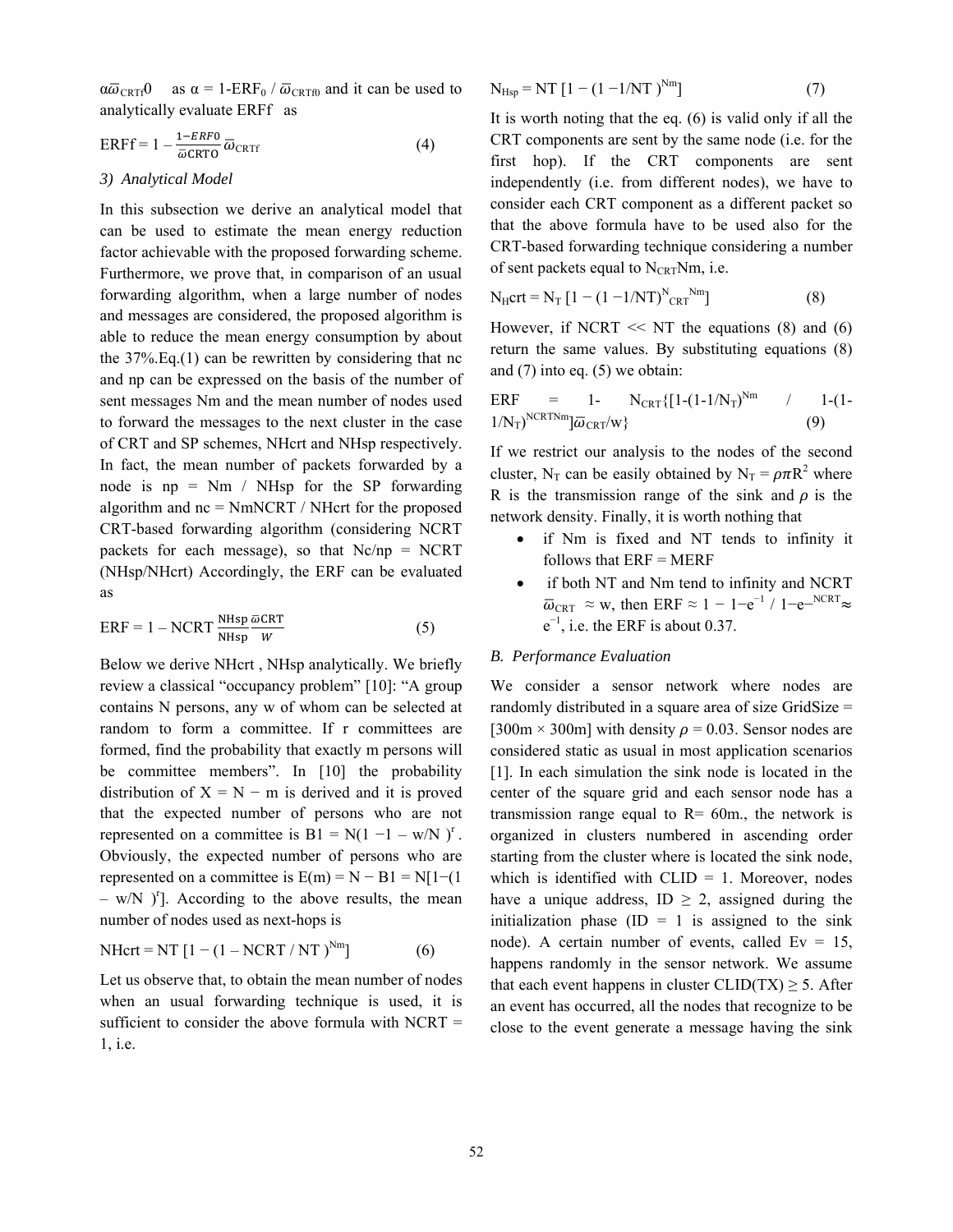nod e as destinati ion. We assu me that only nodes inside the circular area of radius,  $r = 20$  m, with center in the location of the event, will send a message to the sink Each source X generates a message, mX, whose word size in bits is equal to  $w = 100$  bits if not differently specified. Therefore, for each event Ev, the number of messages generated is in the order of  $\therefore$  r<sup>2</sup>. , i.e Nm Ev. CRT components. Accordingly to Table I, for the considered packet size  $(w = 100)$ , the maximum number of CRT components to be used is Nmax=22 To prove the above statements, in Fig.4 we report the ERF considering 100 different topologies (US=[1,100]) for three values of NCRT (i.e.  $15$ ,  $21$  and  $25$ ). The results the number of components. Accordingly to Table I, for the level packet size ( $w = 100$ ), the maximum er of CRT components to be used is Nmax=22. e<br>e<br>.. d<br>y<br>of



Fig. 4 ERF vs. sorted topologies, S, with different value of NCR RT (21,15,25)

For the sake of clarity we have sorted the topologies  $(S=[1,100])$  so that the ERF values are ordered from the highest to the smallest value. As anticipated by our model, it is not convenient to choose a value of NCRT greater than  $N$ max = 22.

Furthermore, simulation results for NCRT  $= 15$  and  $NCRT = 21$  confirm that increasing NCRT we can obtain better performance (due to the fact that we have smaller packets). Moreover, for some simulations, almost the same ERF is achieved due to the fact that the products NCRT  $\cdot$  cRT are very close.

Finally in Fig. 5 and 6, we observe the number of bits forwarded from the nodes belonging to  $CLID = 2$  and CRT (sorted path topology). ison of energy levels of both CRT and NON

Results show that applying the CRT approach the number of bits forwarded from these nodes is reduced (i.e. 400 vs 600), moreover, we observe a more fair distribution of the forwarded bits among all nodes. In this paper an analytical model for proposed forwarding algorithm m based on the Chinese Remainder Theorem has been introduced.



Fig.5 Number of bits forwarded from nodes belonging to CLID=2, when Grid Size =  $[300m, 300m]$ , w=100 bits and  $ρ=0.03$ 



Fig.6 Comparison of CRT and Non CRT graph

Because the energy consumption per node is proportional to the amount of bits received and subsequently forwarded, by applying the proposed technique it is possible to reduce significantly the energy consumed for each node and consequently to increase the network lifetime of the wireless sensor network. Furthermore, the trade-off between energy consumption and reliability of the method has been investigated.